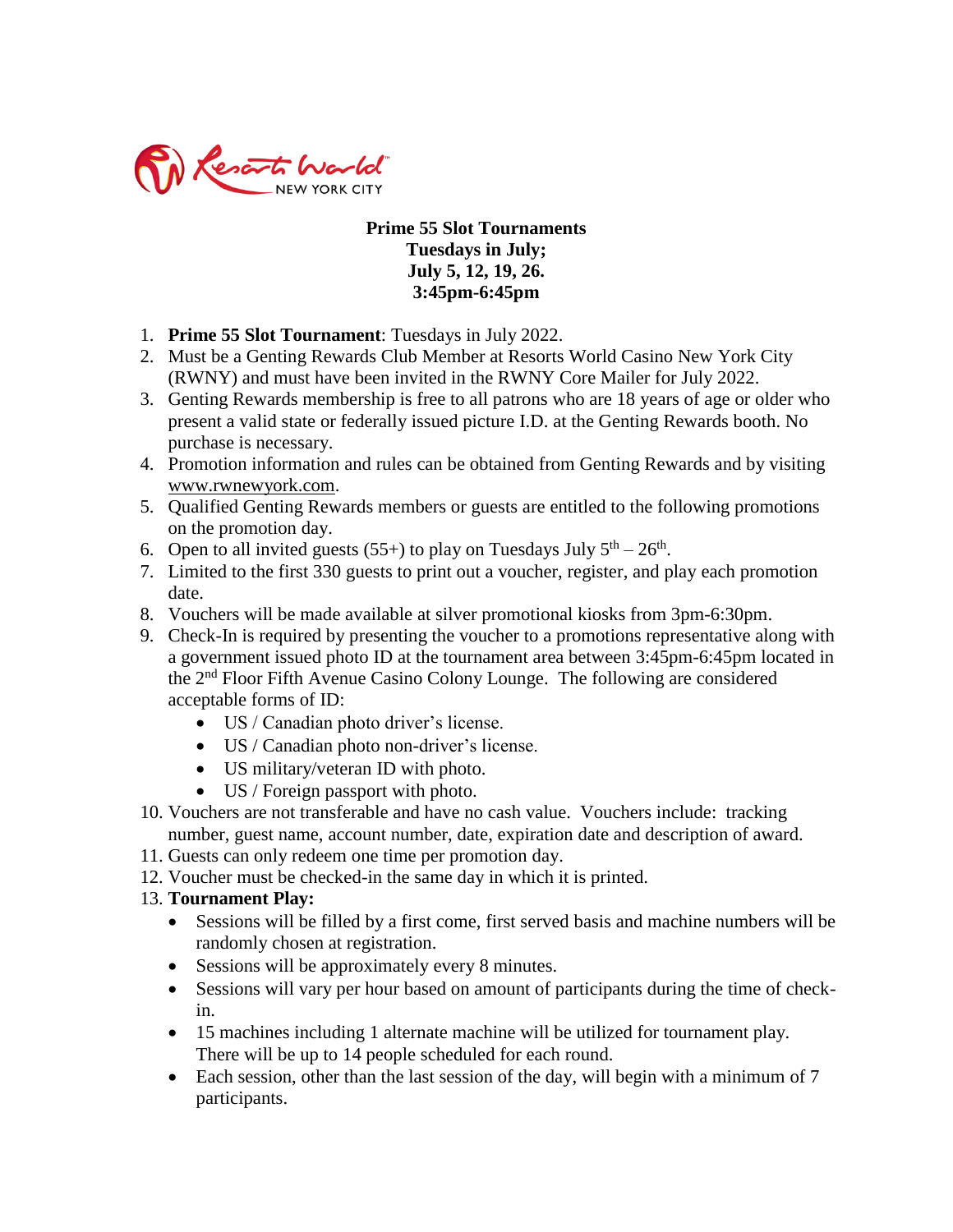- Each session will consist of 2 minutes of play.
- The last session of the evening will be around 6:45pm.
- After each round is completed, the score of each player will be recorded in the tournament system and will be posted on the screen.
- Each session round winner will receive a \$50 Gift Card awarded at the end of the round.
- Only sessions with a minimum of 7 players will have a \$50 gift card distributed to the session winner. If a session begins with less than 7 players, there will be no gift card prize awarded for that session.
- Final prizes will be awarded at approximately 7:30pm.
- Prize awards will be based on the score of each player. Places will be from the highest to the lowest score. Any ties which result from session lay will result in each participant receiving the prize allocated for that place.
- Prize structure:

|           | FREE<br>PLAY |
|-----------|--------------|
| 1st Place | \$1,000      |
| 2nd Place | \$500        |
| 3rd Place | \$250        |
| 4th       | \$100        |
| 5th       | \$100        |
| 6th       | \$50         |
| 7th       | \$50         |
| Daily     |              |
| Total:    | \$2,050      |

\*Each Session winner will also receive a \$50 Gift Card\*

- 14. \$1000, and \$500 FSP Prizes are awarded in \$250 increments over multiple weeks.
- 15. Any malfunction during a guest's session that does not result in points earning and/or significantly interrupts their tournament game will be allowed to play in another session time under the discretion of management.
- 16. Winner names will be posted at the tournament area and announced on the casino floor through the PA system.
- 17. Free play prizes awarded will be uploaded into the player's account by 8pm.
- 18. All free play awarded will expire by 5am of the following Tuesday.
	- I.E. Free play won on July  $5<sup>th</sup>$  will expire at 5am on July 12<sup>th</sup>.
- 19. Free play rewards are non-transferable and have no cash value. Free play rewards are intended for use by the Genting Reward account holder that has the offer redeemed from their account. Any use of the offer by someone other than the account holder is not allowed and could render the account ineligible for future offers.
- 20. It is the responsibility of the guest to ensure that their card is properly inserted and that the system identifies them appropriately to qualify for entry.
- 21. Prizes and entries are non-transferable.
- 22. Guests must register the day they print out their voucher from a silver promotional kiosk.